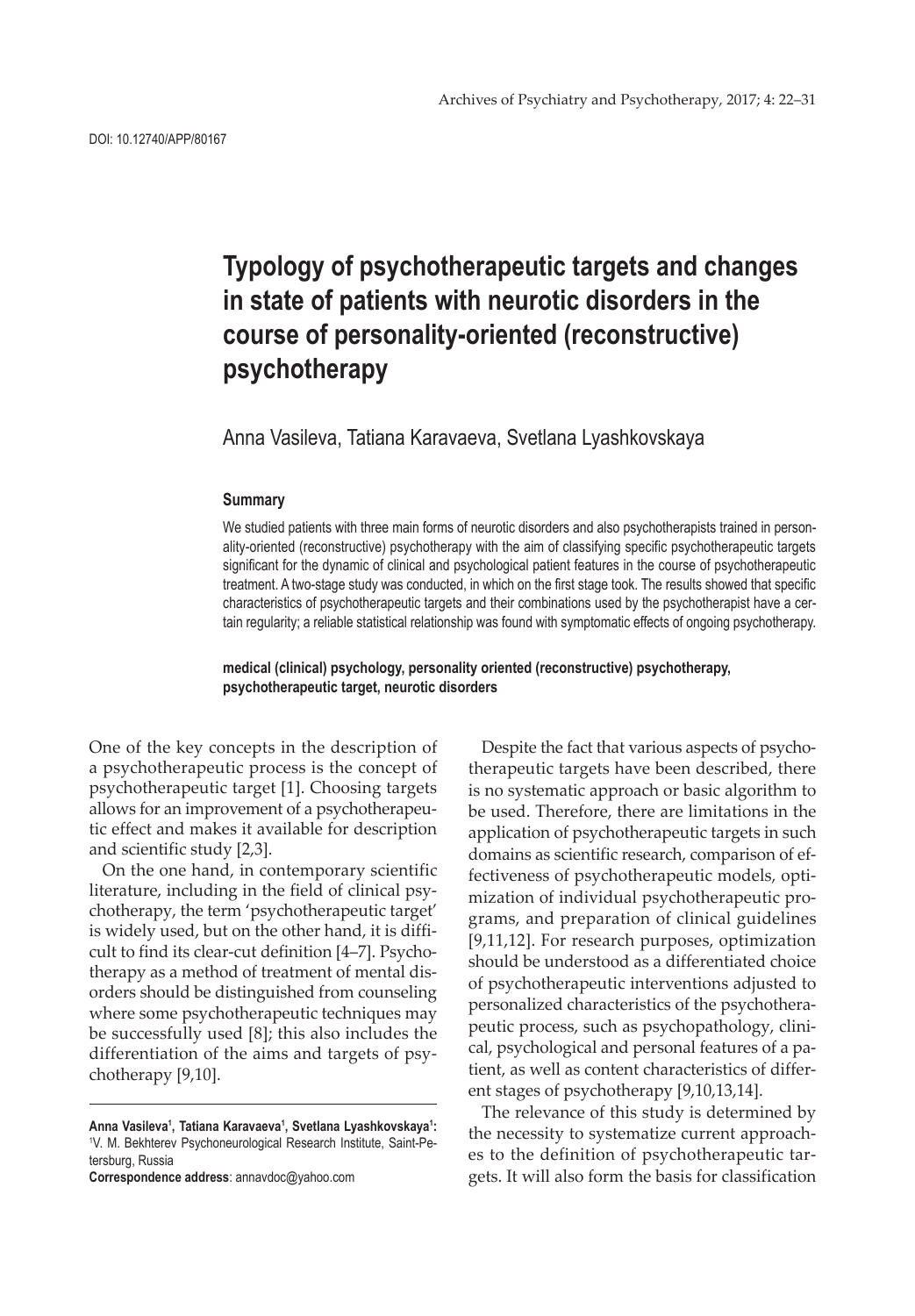that allows unifying targets and providing conditions for a uniform understanding of psychotherapeutic elements in general and those of personality-oriented (reconstructive) psychotherapy in particular [15–18].

### **AIMS**

The objective of the present study is an optimization of individual personality-oriented (reconstructive) psychotherapy in the treatment of neurotic disorders on the basis of clinical and psychological characteristics of patients and involving the use of psychotherapeutic targets typology.

The study had the following aims.

Theoretical determination of a definition of 'psychotherapeutic targets' and their classification by means of theoretical-methodological analysis of the existing definition, in treatment of patients with neurotic disorders.

Study of individual medium-term personalityoriented (reconstructive) psychotherapy in patients with neurotic disorders by means of specially designed psychological analyses of psychotherapeutic cases.

Study of clinical and psychological characteristics in patients with various types of neurotic disorders during the course of personality-oriented (reconstructive) psychotherapy.

Identification of psychotherapeutic targets in individual medium-term personality-oriented (reconstructive) psychotherapy in patients with various types of neurotic disorders by means of a specially designed semi-structured interview with psychotherapists.

Study of the relationship between changes in clinical-psychological characteristics in patients with neurotic disorders during the course of psychotherapy and the choice of psychotherapeutic targets based on clinical and personal characteristics of patients.[end list]

## **METHOD**

The sample consisted of 150 patients with neurotic disorders treated with individual personality-oriented (reconstructive) psychotherapy; they did not receive medication or any other type of treatment.

Archives of Psychiatry and Psychotherapy, 2017; 4: 22–31

#### **Participants**

The mean age of the patients was 34.5 years (SD= 0.3). The share of women and men amounted to 80% (N=120) and 20% (N=30) respectively. The share of married and single people was 48.7% and 51.3% respectively; 50% of patients had a higher education degree, 47.3% had special secondary education and 2.7% had secondary education. The inclusion criteria were: age 18 to 55 years, signed informed consent to participate in the study and a diagnosis of a neurotic disorder verified by experts, including senior research associates. The exclusion criteria were the presence of apparent somatic, psychotic or neurological pathology and absence of informed consent.

Patients were recruited into the study on the basis of ICD-10 classification of mental and behavioral disorders from chapter F4 (neurotic, stress-related and somatoform disorders), namely the F40.01, F48.0, F42, F45.3, F40.8, F45.0, F41.2, F40.1, F44.4 diagnostic categories. According to the traditional Russian and Soviet classification of mental disorders, which is based on the concepts of Myasishchev and Kаrvasarsky and involves not only features of the clinical picture of the disease, but also etiopathogenetic mechanisms [9], patients were divided into groups by types of neurotic disorders: hysterical type – 76 patients (50.7%), obsessive-phobic type – 45 patients (30%) and neurasthenic type – 29 patients (19.3%). Additionally, 48 psychotherapists participated the study, each with at least 5 years of professional experience and trained in the method of personality-oriented (reconstructive) psychotherapy. Seventeen experts performed expert evaluations.

# **RESEARCH DESIGN**

First, an analysis of literature was conducted alongside expert evaluations. This resulted in a formulation of a working definition of psychotherapeutic target, a preliminary list of the targets for neurotic disorders, and five groups of psychotherapeutic targets.

Second, an algorithm of psychological analysis of psychotherapeutic cases was developed and tested, various types of difficulties arising dur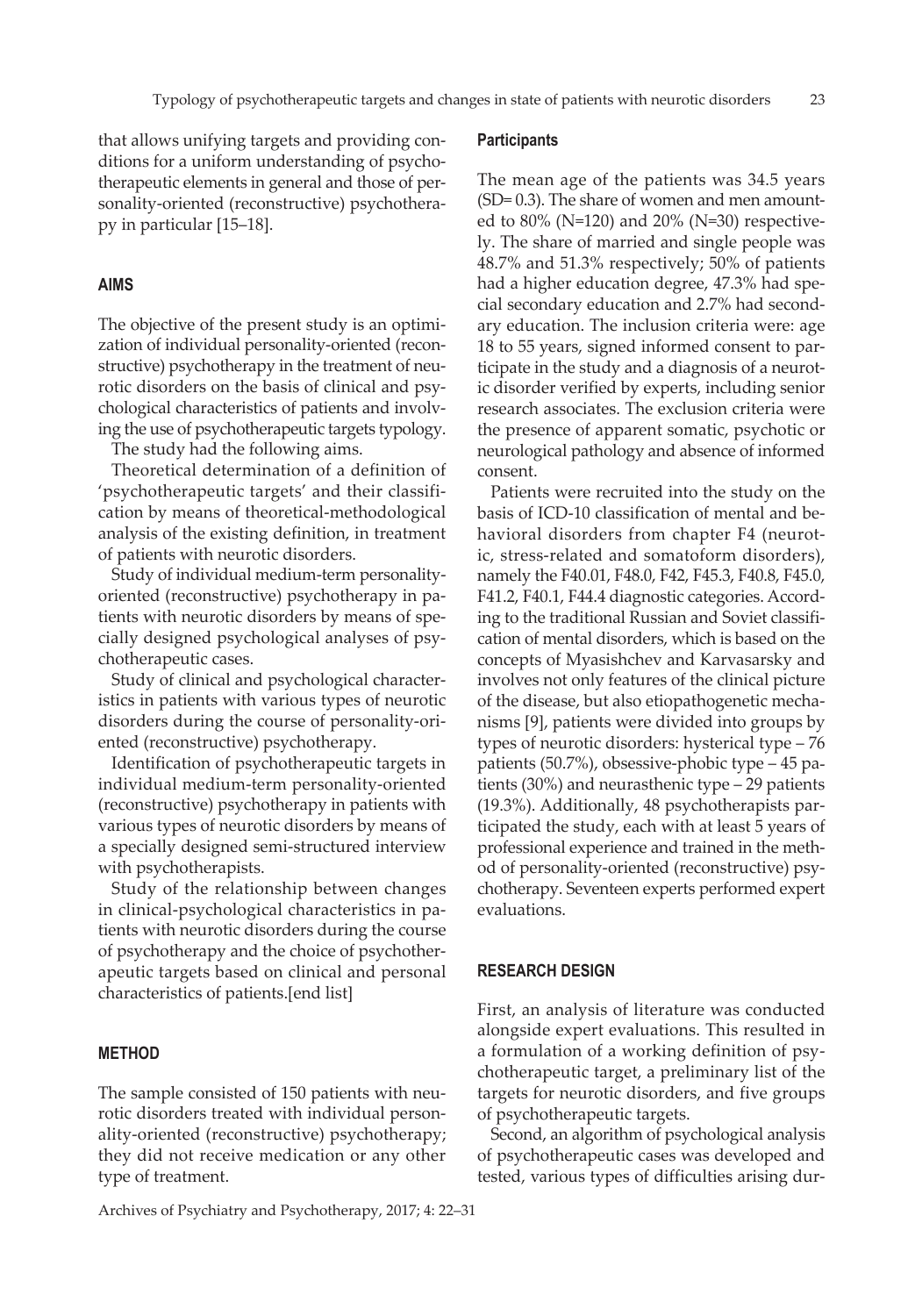ing the psychotherapeutic treatment were studied and analyzed, and a list of psychotherapeutic targets for neurotic disorders was completed. At this stage, the following techniques were used: theoretical-methodological analysis, clinical-psychological method, expert evaluations and a statistical method.

Third, clinical-psychological characteristics of 150 patients with various types of neurotic disorders were studied in the course of personality-oriented (reconstructive) psychotherapy. The psychotherapy was conducted over 2.5–3 months, with sessions two times a week, each for 60 minutes; there were 24 sessions in total.

All patients were examined before and after treatment with the use of a battery of tests, which included: a questionnaire of psychopathological symptoms severity (Symptom Checklist-90, SCL-90), Ways of Coping Questionnaire (WCQ), Gießen personality test, and Personality Differential Semantic Test. Data were analyzed by means of statistical tests which included the following: descriptive statistics and normality tests using Kolmogorov–Smirnov criterion for normality; Mann–Whitney U-test for independent samples and Wilcoxon rank test for dependent samples in group comparisons; Spearman's rank correlation coefficient to determine the correlation; and Fisher's exact test to establish a relationship between variables. The 48 psychotherapists who treated patients in the main group were assessed using a semi-structured interview at the end of treatment. The interview was based on three stages of a psychotherapeutic process; it helped to get the description of it and employed psychotherapeutic targets.

To process data captured during the interviews, expert evaluations and a statistical method were used. This allowed us to analyze the choice of targets in personality-oriented (reconstructive) psychotherapy in patients with neurotic disorders, as well as a connection between the choice of targets and clinical-psychological characteristics of patients.

## **RESULTS**

To begin with, the following working definition was drafted: psychotherapeutic target was defined as a clinical and psychological phenomenon shown (in the course of psychotherapy) by the patient or expected by the psychotherapist and aimed to be changed by means of psychotherapy at a particular stage of treatment. The suggested classification of psychotherapeutic targets is based on the assumption that the identified targets will belong to one of the following five groups which reflect some possible aspects of their definition:

- Group I clinical implications of a neurotic disorder in patients treated with psychotherapy; group I targets include: symptoms of a disorder; current mental states and processes; negative affects; symptomatic behavior.
- Group II personal and psychological characteristics of patients which significantly influence the emergence and dynamics of a disorder; group II targets include: personal characteristics subject to strengthening, weakening or normalizing; behavior that is subject to change or formation; self-regulation; patterns of emotional experiences (relationships).
- Group III features of a psychotherapeutic interaction in the treatment process; group III targets include: patient's or therapist's communicative activity subject to strengthening, weakening or normalizing; role structuring; aspects of the relationship.
- Group IV patient's conditions of life and micro-social functioning, including those that have psychogenic and pathoplastic impact on the disorder; group IV targets include: features of adaptation in the family; professional adaptation; features of other aspects of social adaptation.
- Group  $V$  theoretical concepts worded in terms of psychotherapeutic methods; group V targets include: mechanisms of pathogenesis; phenomena to be treated by a particular psychotherapeutic method.
- The choice of psychotherapeutic targets was influenced by the stage of psychotherapy. Five most frequently chosen targets are represented on the slide.
- In the first stage of psychotherapy, the main efforts of the therapist were aimed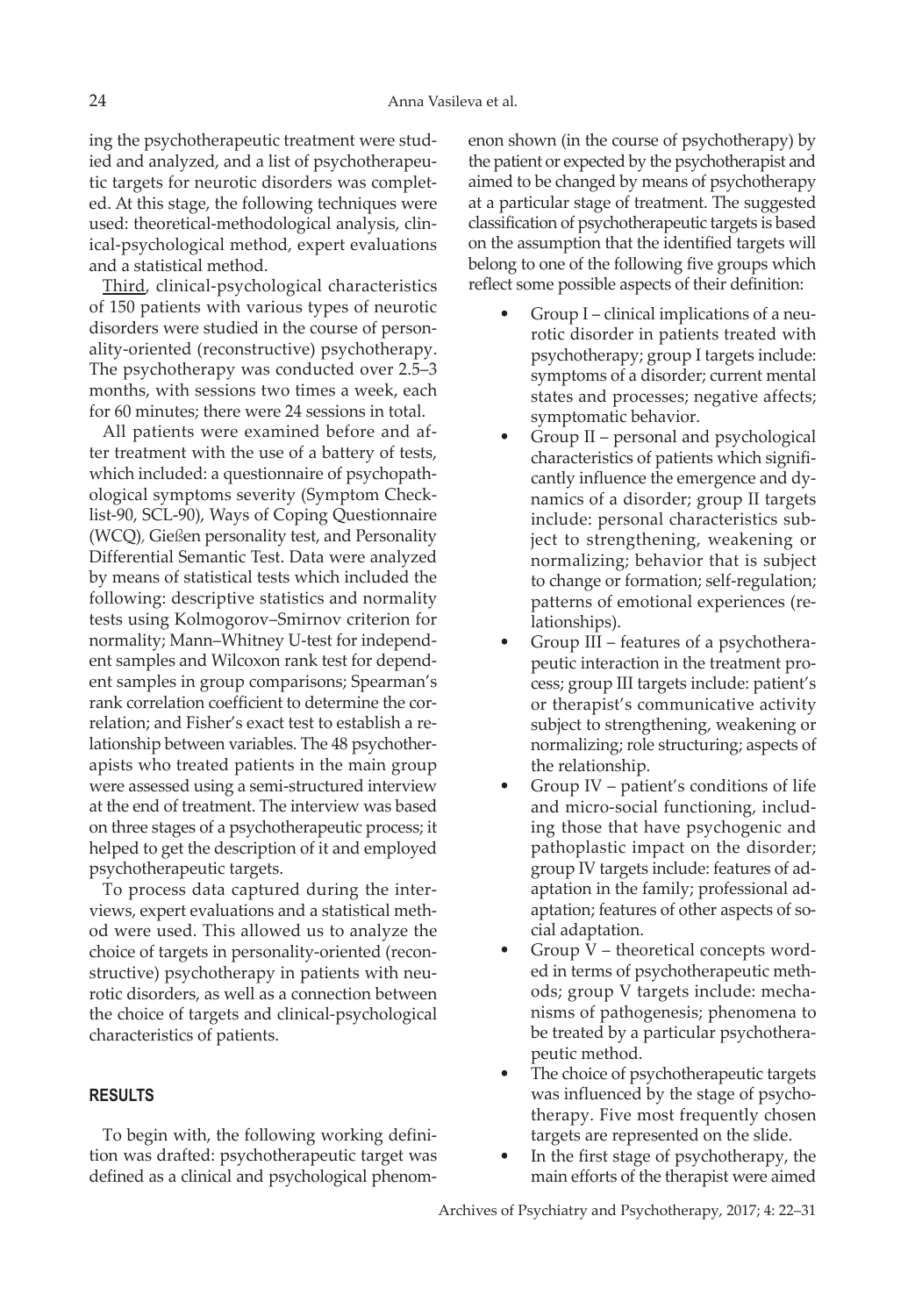at building interpersonal contact, dealing with patient's actual emotional experiences, symptoms of a neurotic disorder and motivation for deeper psychotherapeutic work. An important object for the working-through at this stage was 'inadequate internal picture of the disease' (group II target). 'Mentally traumatic experiences' (group II target) are connected with the patient's emotional experiences of any urgent unpleasant aspects of his/her life and are likely to become a target at the beginning of treatment because of a high degree of concern about these experiences expressed by the patient.

In the second (main) stage of psychotherapy, the most frequently chosen target was 'inability to realize the connection of symptoms with emotional tension, own individuality and major aspects of life', the so-called 'personality–situation–disease' causation. This target was used in 95.3% of cases and it proved the most popular. Evidently, this target is significant in personalityoriented (reconstructive) psychotherapy and all further interventions are built around it. The main efforts of the therapist were aimed at increasing the level of reflection (expanding the scope of realization of a patient's intrapersonal and interpersonal processes), working through intrapersonal conflict, as well as individual components of the etiopathogenesis of neurotic disorders – self-attitude, self-esteem, difficulties in close relationships, psychological defense mechanisms, lack of awareness of feelings, strong negative emotions, violation of self-regulation, behavior problems, and other personality phenomena involved in the maintenance of neurotic system relations.

- In the third and final stage, the focus of the psychiatrist's attention is shifted towards the behavioral domain and the most popular targets were 'insufficient integration of therapeutic experience', 'drawbacks of behavioral models', 'problems with goal-setting' and 'difficulties in addressing urgent life problems'. One of the critical goals becomes overcoming 'dependence on the therapist and psychotherapy'.
- Then, we compared various clinical and psychological indicators, their trends in the course of psychotherapy, and differences in the psychotherapeutic targets in patients from the three groups (hysterical, obsessive-phobic and neurasthenic neurotic disorders).

| Cognitive field  | Awareness of the ones behavioral motives, specific features of the individual relationships, emotional<br>and behavioral reactions                                                                  |  |  |
|------------------|-----------------------------------------------------------------------------------------------------------------------------------------------------------------------------------------------------|--|--|
|                  | Awareness of the destructive character of ones specific emotional and behavioral patterns                                                                                                           |  |  |
|                  | Awareness of the connection between psychogenic factirs and neurosis onset                                                                                                                          |  |  |
|                  | Taking responsibility for one's own behavior in the conflict situations and in symptoms maintenance                                                                                                 |  |  |
|                  | Awareness of the repetitive compulsion character of the interpersonal conflict situations and the<br>conditions of its formation in early childhood in the relationship system with meaningful ones |  |  |
| Emotional field  | Psychotherapist emotional support leading to weakens of defensive mechanisms                                                                                                                        |  |  |
|                  | Understanding and emotional verbalization skills training                                                                                                                                           |  |  |
|                  | Experiencing of the more sincere feeling towards oneself                                                                                                                                            |  |  |
|                  | Awareness of the emotional parts of the intrapsychic conflict                                                                                                                                       |  |  |
|                  | Relationship emotional correction                                                                                                                                                                   |  |  |
|                  | Changes in the emotional reactions patterns                                                                                                                                                         |  |  |
| Behavioral field | Providing skills of inadequate behavior patterns correction,                                                                                                                                        |  |  |
|                  | Acquisition of the new behavioral skills and sincere communication experience                                                                                                                       |  |  |
|                  | Implementation of the new behavioral patterns in wide spectrum of life situations                                                                                                                   |  |  |

**Table 1.** The goals of relationship reconstruction in different structural domains of the relationship system.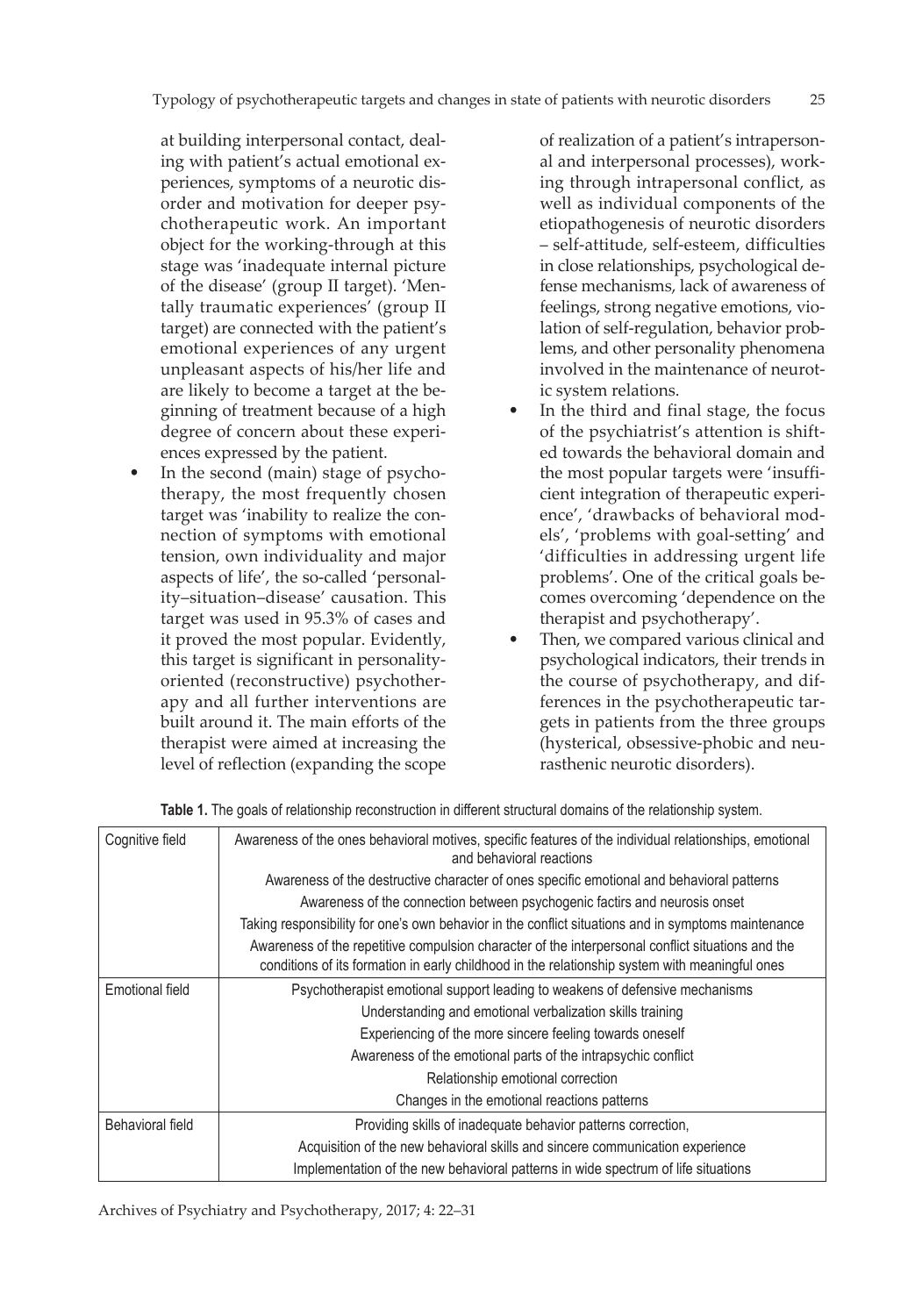Table 2. presents the dynamics of psychological characteristics in histrionic neurotic patients.

| <b>Scales</b>                                                                                                                                                                                                                                                                                                                                                                    | Before treatment         | After treatment        | p(T)        |  |
|----------------------------------------------------------------------------------------------------------------------------------------------------------------------------------------------------------------------------------------------------------------------------------------------------------------------------------------------------------------------------------|--------------------------|------------------------|-------------|--|
|                                                                                                                                                                                                                                                                                                                                                                                  | $M \pm m / Me$           | $M \pm m / Me$         |             |  |
| <b>SCL-90</b>                                                                                                                                                                                                                                                                                                                                                                    |                          |                        |             |  |
| SOM                                                                                                                                                                                                                                                                                                                                                                              | $1.14 \pm 0.08 / 1$      | $0.95 \pm 0.06 / 0.8$  | 0.02        |  |
| $O-C$                                                                                                                                                                                                                                                                                                                                                                            | $0.7 \pm 0.09 / 0.43$    | $0.47 \pm 0.06 / 0.29$ | < 0.01      |  |
| <b>INT</b>                                                                                                                                                                                                                                                                                                                                                                       | $1.41 \pm 0.11 / 1.3$    | $1.24 \pm 0.08 / 1.22$ | ${}_{0.01}$ |  |
| <b>DEP</b>                                                                                                                                                                                                                                                                                                                                                                       | $1.86 \pm 0.11 / 2.3$    | $1.65 \pm 0.08 / 1.4$  | 0.09        |  |
| <b>ANX</b>                                                                                                                                                                                                                                                                                                                                                                       | $1.26 \pm 0.12 / 1.1$    | $0.98 \pm 0.09 / 0.9$  | < 0.01      |  |
| <b>HOS</b>                                                                                                                                                                                                                                                                                                                                                                       | $0.87 \pm 0.06 / 1$      | $0.75 \pm 0.07 / 0.5$  | 0.13        |  |
| PHOB                                                                                                                                                                                                                                                                                                                                                                             | $1.76 \pm 0.1 / 1.5$     | $1.37 \pm 0.07 / 1.3$  | < 0.01      |  |
| PAR                                                                                                                                                                                                                                                                                                                                                                              | $1.07 \pm 0.08 / 1$      | $1.01 \pm 0.08 / 0.83$ | 0.30        |  |
| <b>PSY</b>                                                                                                                                                                                                                                                                                                                                                                       | $0.89 \pm 0.07 / 0.9$    | $0.76 \pm 0.05 / 0.6$  | 0.13        |  |
| <b>GSI</b>                                                                                                                                                                                                                                                                                                                                                                       | $1.29 \pm 0.07 / 1.27$   | $1.08 \pm 0.05 / 1.1$  | ${}_{0.01}$ |  |
| PSI                                                                                                                                                                                                                                                                                                                                                                              | $53.39 \pm 2.41 / 57$    | $50.7 \pm 1.92 / 50$   | ${}_{0.01}$ |  |
| <b>PDSI</b>                                                                                                                                                                                                                                                                                                                                                                      | $2.11 \pm 0.04 / 2.08$   | $1.9 \pm 0.05 / 1.9$   | < 0.01      |  |
|                                                                                                                                                                                                                                                                                                                                                                                  | Personality differential |                        |             |  |
| Assessment                                                                                                                                                                                                                                                                                                                                                                       | $9.68 \pm 0.77 / 11$     | $8.48 \pm 0.63 / 8$    | ${}_{0.01}$ |  |
| Strength                                                                                                                                                                                                                                                                                                                                                                         | $2.71 \pm 0.82 / 5$      | $1.68 \pm 0.71 / 0$    | 0.16        |  |
| Activity                                                                                                                                                                                                                                                                                                                                                                         | $4.97 \pm 0.96 / 3$      | $4.7 \pm 0.99 / 5$     | 0.71        |  |
|                                                                                                                                                                                                                                                                                                                                                                                  | Gießen personality test  |                        |             |  |
| $\begin{array}{c} \rule{0pt}{2.5ex} \rule{0pt}{2.5ex} \rule{0pt}{2.5ex} \rule{0pt}{2.5ex} \rule{0pt}{2.5ex} \rule{0pt}{2.5ex} \rule{0pt}{2.5ex} \rule{0pt}{2.5ex} \rule{0pt}{2.5ex} \rule{0pt}{2.5ex} \rule{0pt}{2.5ex} \rule{0pt}{2.5ex} \rule{0pt}{2.5ex} \rule{0pt}{2.5ex} \rule{0pt}{2.5ex} \rule{0pt}{2.5ex} \rule{0pt}{2.5ex} \rule{0pt}{2.5ex} \rule{0pt}{2.5ex} \rule{0$ | $44.17 \pm 1.69 / 46$    | $45.3 \pm 1.25 / 46$   | 0.99        |  |
| $\vert\vert$                                                                                                                                                                                                                                                                                                                                                                     | $44.09 \pm 1.48 / 45$    | $46.81 \pm 1.16 / 49$  | 0.01        |  |
| $\left\  {}\right\ $                                                                                                                                                                                                                                                                                                                                                             | $59.64 \pm 1.19 / 58$    | $56.04 \pm 1.12 / 56$  | ${}_{0.01}$ |  |
| IV                                                                                                                                                                                                                                                                                                                                                                               | $57.56 \pm 1.12 / 57$    | $58.29 \pm 0.99 / 59$  | 0.49        |  |
| $\mathsf V$                                                                                                                                                                                                                                                                                                                                                                      | $55.88 \pm 1.32 / 54$    | $55.38 \pm 1.43 / 44$  | 0.44        |  |
| VI                                                                                                                                                                                                                                                                                                                                                                               | $50.03 \pm 1.35 / 48$    | $50.45 \pm 0.9 / 50$   | 0.95        |  |
| Lazarus coping test                                                                                                                                                                                                                                                                                                                                                              |                          |                        |             |  |
| Confrontive coping                                                                                                                                                                                                                                                                                                                                                               | $43.79 \pm 1.69 / 39$    | $46.18 \pm 1.76 / 44$  | 0.04        |  |
| Distancing                                                                                                                                                                                                                                                                                                                                                                       | $48.69 \pm 1.7 / 50$     | $47.82 \pm 2.05 / 50$  | 0.46        |  |
| Self-control                                                                                                                                                                                                                                                                                                                                                                     | $61.39 \pm 1.5/67$       | $63.26 \pm 1.62 / 67$  | 0.06        |  |
| Seeking social support                                                                                                                                                                                                                                                                                                                                                           | $64.18 \pm 2.64 / 63$    | $65.09 \pm 2.46 / 61$  | 0.60        |  |
| Accepting responsibility                                                                                                                                                                                                                                                                                                                                                         | $63.21 \pm 2.71/67$      | $76.77 \pm 1.98 / 83$  | < 0.01      |  |
| Escape-Avoidance                                                                                                                                                                                                                                                                                                                                                                 | $51.94 \pm 1.81 / 54$    | $55.84 \pm 1.61 / 53$  | 0.14        |  |
| Planful problem-solving                                                                                                                                                                                                                                                                                                                                                          | $61.68 \pm 2.14 / 56$    | $60.92 \pm 1.6 / 61$   | 0.68        |  |
| Positive reappraisal                                                                                                                                                                                                                                                                                                                                                             | $49.81 \pm 2.4 / 48$     | $52.71 \pm 2.21 / 57$  | 0.08        |  |

**Table 2.** Dynamic of the psychological characteristics in the histrionic neurosis patients in the process of treatment

# **Hysterical type**

According to SCL-90, complains intensity (GSI) and associated distress (PDSI) are more apparent in a hysterical type of neurotic disorders. In addition, higher values are observed on 'depression', 'somatization' and 'interpersonal sensitivity' scales (р (Н) < 0.01), which reflect veg-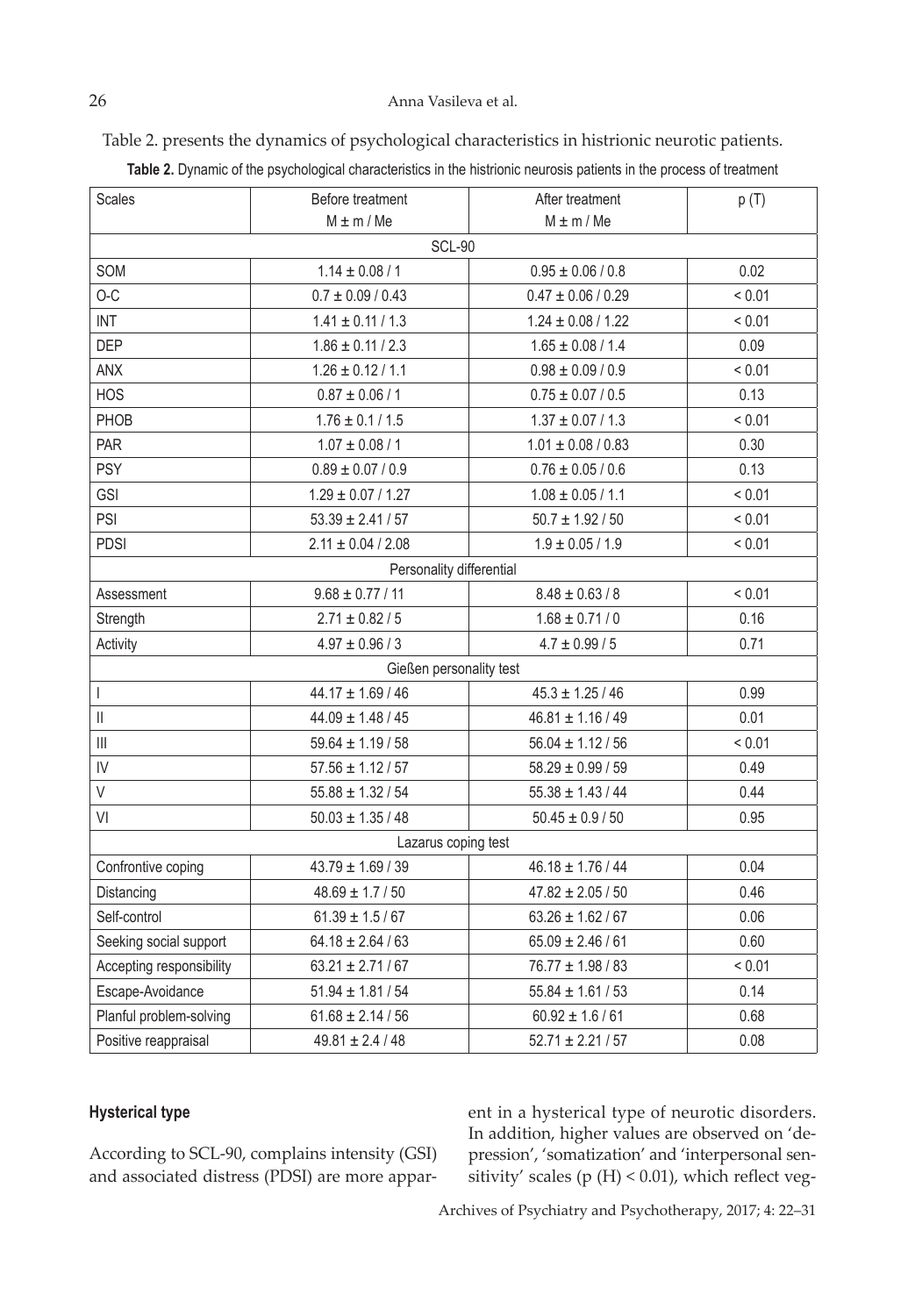etative anxiety manifestations, low mood and emotional discomfort in interpersonal relations. In the course of psychotherapy, there is a significant reduction in the values of 'somatization', 'obsession-compulsivity', 'interpersonal sensitivity', 'anxiety' and 'phobic anxiety' (R (T) < 0.01). However, some symptomatic scales values remain above the normative values.

According to the Personality differential method, patients with hysterical type neurosis were characterized by high 'assessment' factor, scoring 9.68 (SD=0.77 / 11) and low 'strength' and 'activity' factor, scoring 2.71 (SD= 0.82 / 5) and 4.97 (SD =0.96 / 3) respectively. Patients had inflated self-esteem regarding their volition and communication ability. In the course of psychotherapy, the 'evaluation' factor scoring decreases, which may indicate that patients with hysterical type neurosis begin to more adequately estimate their abilities and personal qualities  $(p(T))$  $< 0.01$ ).

According to the Gießen personality test performed on the three groups of patients, communicative and social qualities are most apparent in patients with a hysteric type of neurotic disorder. In the course of psychotherapy, a decrease is observed in the level of impulsivity  $(p(T) = 0.01)$ as well as in excessive control of meeting the formal rules and regulations.

According to the Lazarus coping test, indicators of confrontational coping were relatively lower in patients with a hysterical type of neurotic disorder (р (Н) < 0.01). Such patients are more active in overcoming difficulties and more passive in addressing problems. After treatment, these patients are more likely to use confrontational coping ( $p(T) = 0.04$ ) as well as the strategy of commitment acceptance ( $p(T) < 0.01$ ).

In this patient group, the following psychotherapeutic targets were frequently chosen by therapists: 'inadequate internal picture of the disease', 'excessive value of positive estimation from others', 'disorders of self-esteem', 'level of claims', 'problems of goal-setting', 'manipulative behavior', 'mechanisms of secondary gain from illness', 'relationships with psychotherapist'.

| <b>Scales</b>            | <b>Before Treatment</b> | <b>After Treatment</b> | p(T)   |  |  |
|--------------------------|-------------------------|------------------------|--------|--|--|
|                          | $M \pm m / Me$          | $M \pm m / Me$         |        |  |  |
|                          | <b>SCL-90</b>           |                        |        |  |  |
| SOM                      | $0.68 \pm 0.06 / 0.6$   | $0.39 \pm 0.05 / 0.25$ | < 0.01 |  |  |
| O-C                      | $1.84 \pm 0.14 / 2.2$   | $0.71 \pm 0.04 / 0.8$  | < 0.01 |  |  |
| <b>INT</b>               | $0.8 \pm 0.07 / 0.6$    | $0.58 \pm 0.06 / 0.56$ | 0.01   |  |  |
| <b>DEP</b>               | $1.03 \pm 0.07 / 1.04$  | $0.71 \pm 0.07 / 0.62$ | < 0.01 |  |  |
| ANX                      | $1.19 \pm 0.09 / 1$     | $0.91 \pm 0.09 / 0.5$  | < 0.01 |  |  |
| <b>HOS</b>               | $0.82 \pm 0.04 / 0.8$   | $0.51 \pm 0.06 / 0.30$ | < 0.01 |  |  |
| PHOB                     | $0.79 \pm 0.11 / 0.43$  | $0.63 \pm 0.1 / 0.14$  | < 0.01 |  |  |
| <b>PAR</b>               | $0.57 \pm 0.06 / 0.5$   | $0.33 \pm 0.04 / 0.20$ | < 0.01 |  |  |
| <b>PSY</b>               | $0.5 \pm 0.04 / 0.5$    | $0.29 \pm 0.05 / 0.10$ | < 0.01 |  |  |
| <b>GSI</b>               | $0.83 \pm 0.04 / 0.79$  | $0.57 \pm 0.05 / 0.40$ | < 0.01 |  |  |
| <b>PSI</b>               | $41.22 \pm 1.53 / 47$   | $32 \pm 1.96 / 27$     | < 0.01 |  |  |
| <b>PDSI</b>              | $1.74 \pm 0.06 / 1.8$   | $1.52 \pm 0.04 / 1.59$ | < 0.01 |  |  |
| Personality differential |                         |                        |        |  |  |
| Assessment               | $8.09 \pm 0.57 / 7$     | $9.91 \pm 0.5 / 11$    | < 0.01 |  |  |
| Strength                 | $-0.89 \pm 0.71/-1$     | $2.28 \pm 0.88 / 3$    | < 0.01 |  |  |
| Activity                 | $5.89 \pm 0.86 / 8$     | $4.38 \pm 0.95 / 7$    | 0.06   |  |  |

#### **Obsessive-phobic neurosis**

| Table 3. Dynamic of the psychological characteristics in the obsessive-phobic neurosis patients in the process of treatment |  |  |  |
|-----------------------------------------------------------------------------------------------------------------------------|--|--|--|
|-----------------------------------------------------------------------------------------------------------------------------|--|--|--|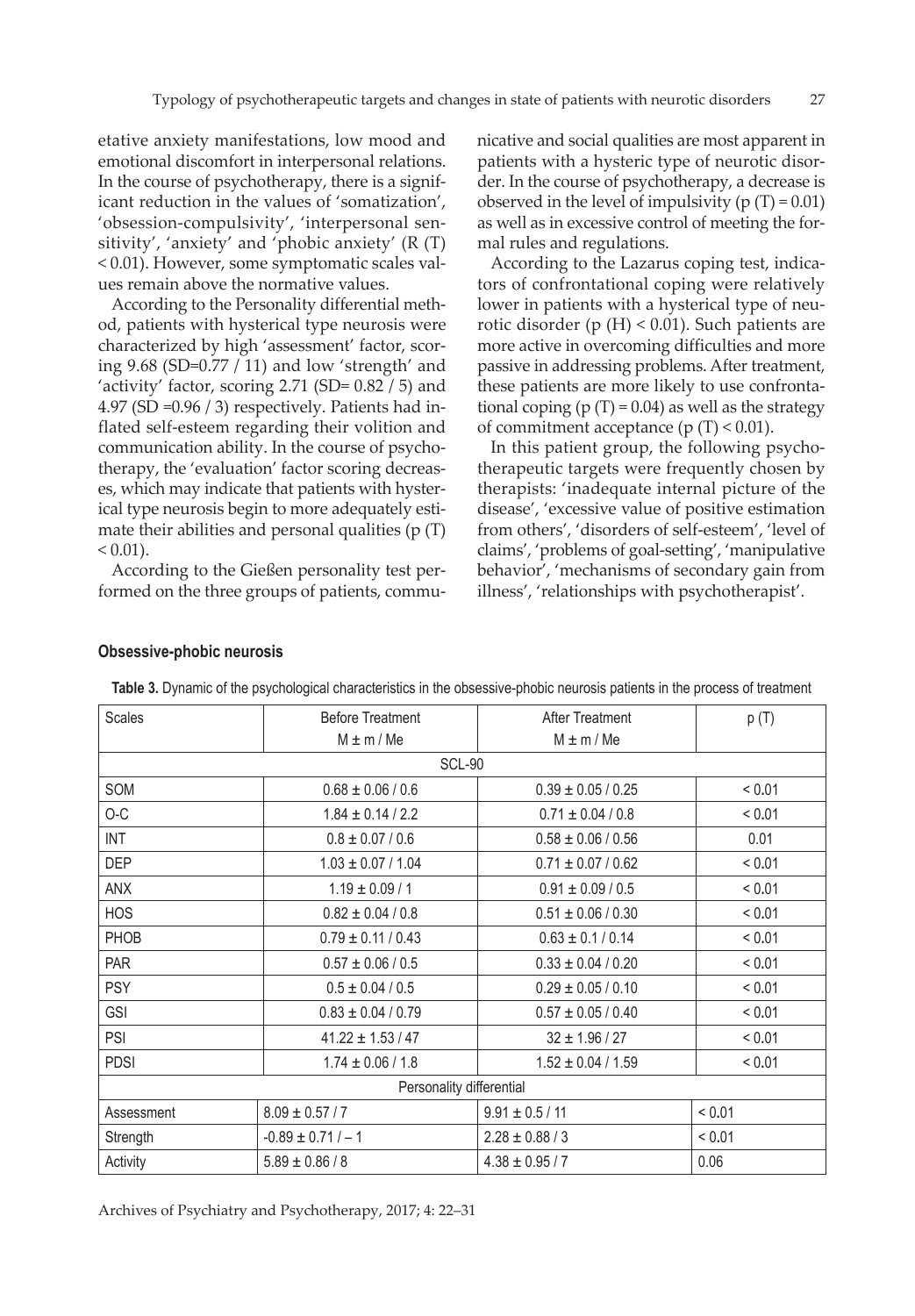| Gießen personality test  |                       |                       |        |
|--------------------------|-----------------------|-----------------------|--------|
|                          | $46.41 \pm 1.18 / 51$ | $49.34 \pm 1.4 / 51$  | < 0.01 |
| Ш                        | $40.58 \pm 1.28 / 43$ | $44.41 \pm 1.23/43$   | 0.17   |
| III                      | $57.83 \pm 1.81 / 54$ | $58.5 \pm 1.42 / 56$  | 0.62   |
| IV                       | $58.05 \pm 1.08 / 55$ | $57.97 \pm 1.68 / 57$ | 0.30   |
| V                        | $56.89 \pm 1.27 / 60$ | $54.98 \pm 1.43 / 54$ | 0.06   |
| VI                       | $50.5 \pm 1.16 / 53$  | $51.89 \pm 1.13 / 50$ | 0.41   |
|                          | Lazarus coping test   |                       |        |
| Confrontative coping     | $41.39 \pm 2.11 / 50$ | $43.19 \pm 1.79 / 44$ | 0.10   |
|                          |                       |                       |        |
| Distancing               | $39.94 \pm 1.57 / 39$ | $40.28 \pm 1.96 / 39$ | 0.96   |
| Self-control             | $56.59 \pm 1.7 / 57$  | $57.38 \pm 2.21 / 52$ | 0.79   |
| Seeking social support   | $57.33 \pm 2.56 / 53$ | $63.84 \pm 2.31/61$   | < 0.01 |
| Accepting responsibility | $49.44 \pm 1.77/42$   | $47.75 \pm 2.3/42$    | 0.38   |
| Escape-avoidance         | $49.69 \pm 1.47/54$   | $50.06 \pm 1.6 / 46$  | 0.83   |
| Planful problem solving  | $51.72 \pm 2.2 / 50$  | $54.34 \pm 2.41 / 56$ | 0.36   |
| Positive reappraisal     | $44.11 \pm 1.73/43$   | $44.69 \pm 1.88 / 48$ | 0.86   |

Patients with an obsessive-phobic type of neurotic disorder are characterized by relatively low indicators on all scales of SCL-90, in addition to an increased obsession-compulsivity indicator. After a course of therapy, there is a significant reduction on all indicators of symptom intensity and subjective illness severity, and all scales approach normative values. In patients with this type of disorder, the personality differential method indicated moderate 'assessment' and 'activity' factors scores  $(8.09 \pm 0.57 / 7$  and  $5.89 \pm 0.86$  / 8 respectively), which, when combined with negative 'strength' factor scoring  $(-0.89 \pm 0.71$  / -1) indicated a decrease in volitional qualities, apparent uncertainty and anxiety, along with a sufficient estimation of personal qualities and activity. During the course of psychotherapy there were significant shifts in 'assessment' and 'strength' factors (р (Т) < 0.01 – for both), and an increase in self-esteem and decisiveness.

According to the Gießen personality test, patients with this type of disorder scored higher on the scale of dominance and social weakness. This indicates more apparent conformity and dependence. After a course of psychotherapy, the social approval indicator value grew (р (Т)  $< 0.01$ ).

According to the Lazarus coping test, patients with obsessive-phobic (psychasthenic) neurotic disorder are characterized by less intensive use of the coping strategies of distancing (р (Н)  $< 0.01$ ), social support seeking (р (H) = 0.02), accepting responsibility (р  $(H) < 0.01$ ), problem solving ( $p(H) < 0.01$ ) and positive reappraisal (р (Н) < 0.01) in overcoming stressful situations, and there was less usage of conscious methods of coping with stress. After a course of therapy, patients more frequently used the coping strategy of social support seeking ( $p(T) < 0.01$ ).

In patients with obsessive-phobic type, the following psychotherapeutic targets were used relatively more frequently: 'violations of self-regulation', 'difficulties in relations with people of the opposite sex', 'lack of trust towards the therapist', 'lack of patient's self-disclosure', 'emotional tension during the sessions,' 'lack of social ties', 'hypernormativity'.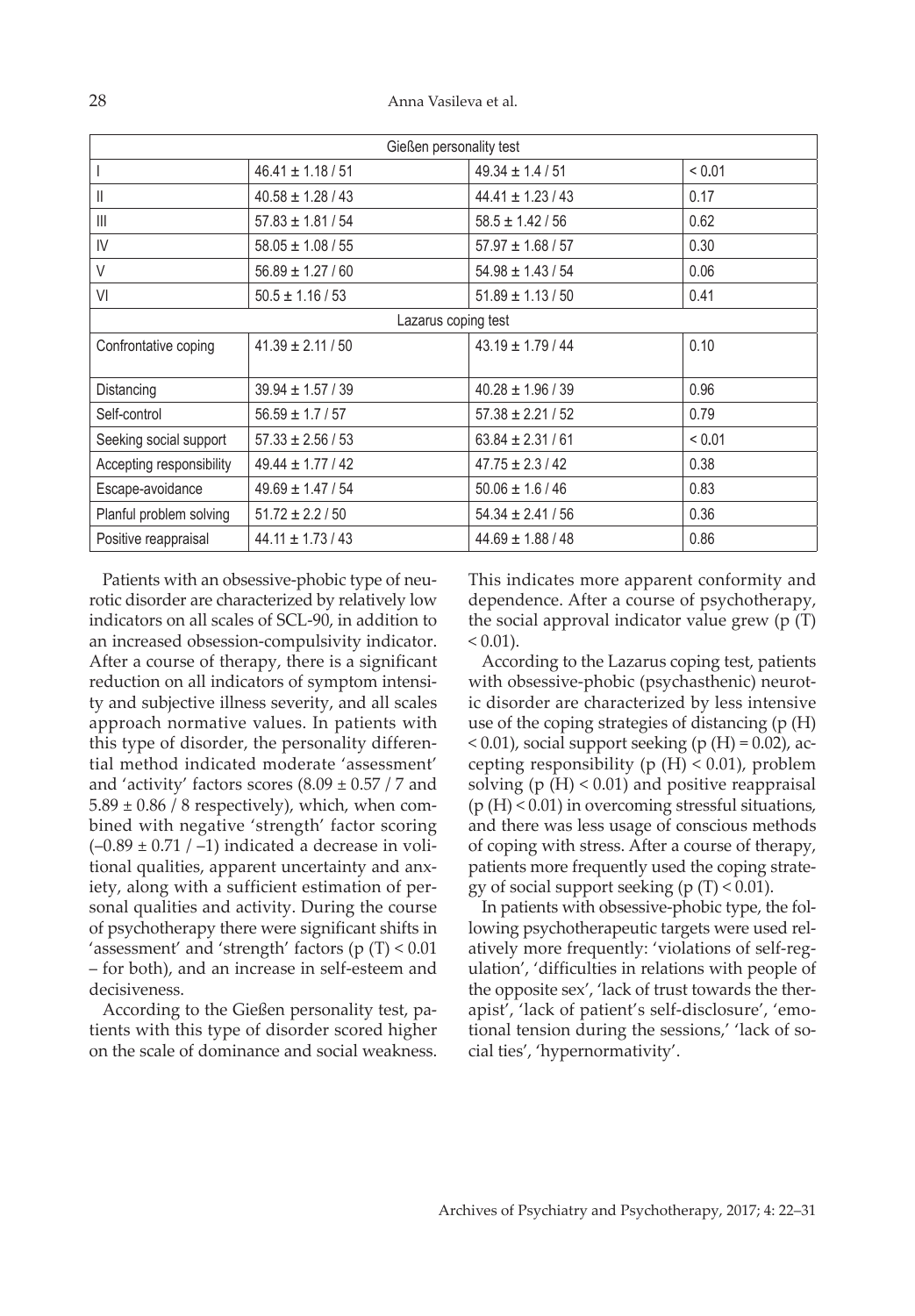# **Neurotic neurosis (neurasthenia)**

| Scales                         | Before treatment         | After treatment        | p(T)        |  |  |
|--------------------------------|--------------------------|------------------------|-------------|--|--|
|                                | $M \pm m / Me$           | $M \pm m / Me$         |             |  |  |
|                                | <b>SCL-90</b>            |                        |             |  |  |
| SOM                            | $0.98 \pm 0.09 / 1.2$    | $0.11 \pm 0.04 / 0.2$  | < 0.01      |  |  |
| $O-C$                          | $1.06 \pm 0.08 / 1$      | $0.78 \pm 0.07 / 0.6$  | < 0.01      |  |  |
| <b>INT</b>                     | $1.32 \pm 0.09 / 1.10$   | $0.22 \pm 0.03 / 0.3$  | < 0.01      |  |  |
| <b>DEP</b>                     | $1.73 \pm 0.11 / 2$      | $0.31 \pm 0.07 / 0.5$  | < 0.01      |  |  |
| ANX                            | $1.51 \pm 0.19 / 2$      | $0.38 \pm 0.09 / 0.6$  | < 0.01      |  |  |
| <b>HOS</b>                     | $0.76 \pm 0.18 / 1.2$    | $0.19 \pm 0.01 / 0.2$  | < 0.01      |  |  |
| PHOB                           | $0.27 \pm 0.05 / 0.4$    | $0.17 \pm 0.05 / 0.3$  | < 0.01      |  |  |
| <b>PAR</b>                     | $0.67 \pm 0.21 / 1.2$    | $0.28 \pm 0.09 / 0.50$ | 0.04        |  |  |
| <b>PSY</b>                     | $0.42 \pm 0.07 / 0.6$    | $0.06 \pm 0.02 / 0.1$  | < 0.01      |  |  |
| <b>GSI</b>                     | $1.19 \pm 0.12 / 1.5$    | $0.28 \pm 0.05 / 0.4$  | < 0.01      |  |  |
| PSI                            | $56.33 \pm 2.64 / 63$    | $21.56 \pm 3.34 / 30$  | ${}< 0.01$  |  |  |
| <b>PDSI</b>                    | $1.83 \pm 0.11 / 2.1$    | $1.06 \pm 0.02 / 1.10$ | < 0.01      |  |  |
|                                | Personality differential |                        |             |  |  |
| Assessment                     | $5.44 \pm 1.41/9$        | $6.78 \pm 0.88 / 9$    | 0.07        |  |  |
| Strength                       | $1.67 \pm 2.64/-5$       | $7.22 \pm 0.7 / 10$    | < 0.01      |  |  |
| Activity                       | $6.78 \pm 0.88 / 9$      | $6.11 \pm 0.35 / 7$    | 0.14        |  |  |
|                                | Gießen personality test  |                        |             |  |  |
| $\begin{array}{c} \end{array}$ | $46 \pm 4.74 / 34$       | $56.11 \pm 0.35 / 57$  | 0.14        |  |  |
| $\ensuremath{\mathsf{II}}$     | $52.11 \pm 0.35 / 53$    | $53.44 \pm 1.76 / 49$  | 0.37        |  |  |
| $\left\  {}\right\ $           | $56.67 \pm 1.05 / 54$    | $50.78 \pm 2.28 / 45$  | < 0.01      |  |  |
| IV                             | $67.78 \pm 2.28 / 62$    | $59.33 \pm 2.64 / 66$  | 0.37        |  |  |
| $\vee$                         | $49.89 \pm 2.81 / 57$    | $64.33 \pm 2.64 / 71$  | < 0.01      |  |  |
| VI                             | $58.89 \pm 2.81 / 66$    | $57.11 \pm 3.51 / 66$  | 0.07        |  |  |
| Lazarus coping test            |                          |                        |             |  |  |
| Confrontative coping           | $56 \pm 0.01 / 56$       | $47.89 \pm 1.93 / 43$  | < 0.01      |  |  |
| Distancing                     | $43.67 \pm 6.85 / 61$    | $53.44 \pm 7.73 / 73$  | < 0.01      |  |  |
| Self-control                   | $68.11 \pm 5.09 / 81$    | $60.33 \pm 4.22 / 71$  | ${}_{0.01}$ |  |  |
| Seeking social support         | $73.11 \pm 1.93 / 78$    | $45.44 \pm 4.92 / 33$  | < 0.01      |  |  |
| Accepting responsibility       | $77.78 \pm 8.78 / 100$   | $68.33 \pm 5.8 / 83$   | 0.04        |  |  |
| Escape-avoidance               | $51.89 \pm 4.39 / 63$    | $42.44 \pm 2.99 / 50$  | < 0.01      |  |  |
| Planful problem solving        | $78.11 \pm 1.93 / 83$    | $79.22 \pm 3.87 / 89$  | 0.14        |  |  |
| Positive reappraisal           | $71 \pm 0.01 / 71$       | $75.44 \pm 1.76 / 71$  | 0.07        |  |  |

**Table 4.** Dynamic of the psychological characteristics in the neurasthenia neurosis patients in the process of treatment

In patients with neurasthenic neurotic disorder. depression and anxiety assessed by SCL-90 were most apparent. and the value on the 'Psychotism' scale was much lower than in the other groups. which indicates less intense interpersonal insulation (р (H) < 0.01). Post therapy. all values decreased and corresponded to the normative values range.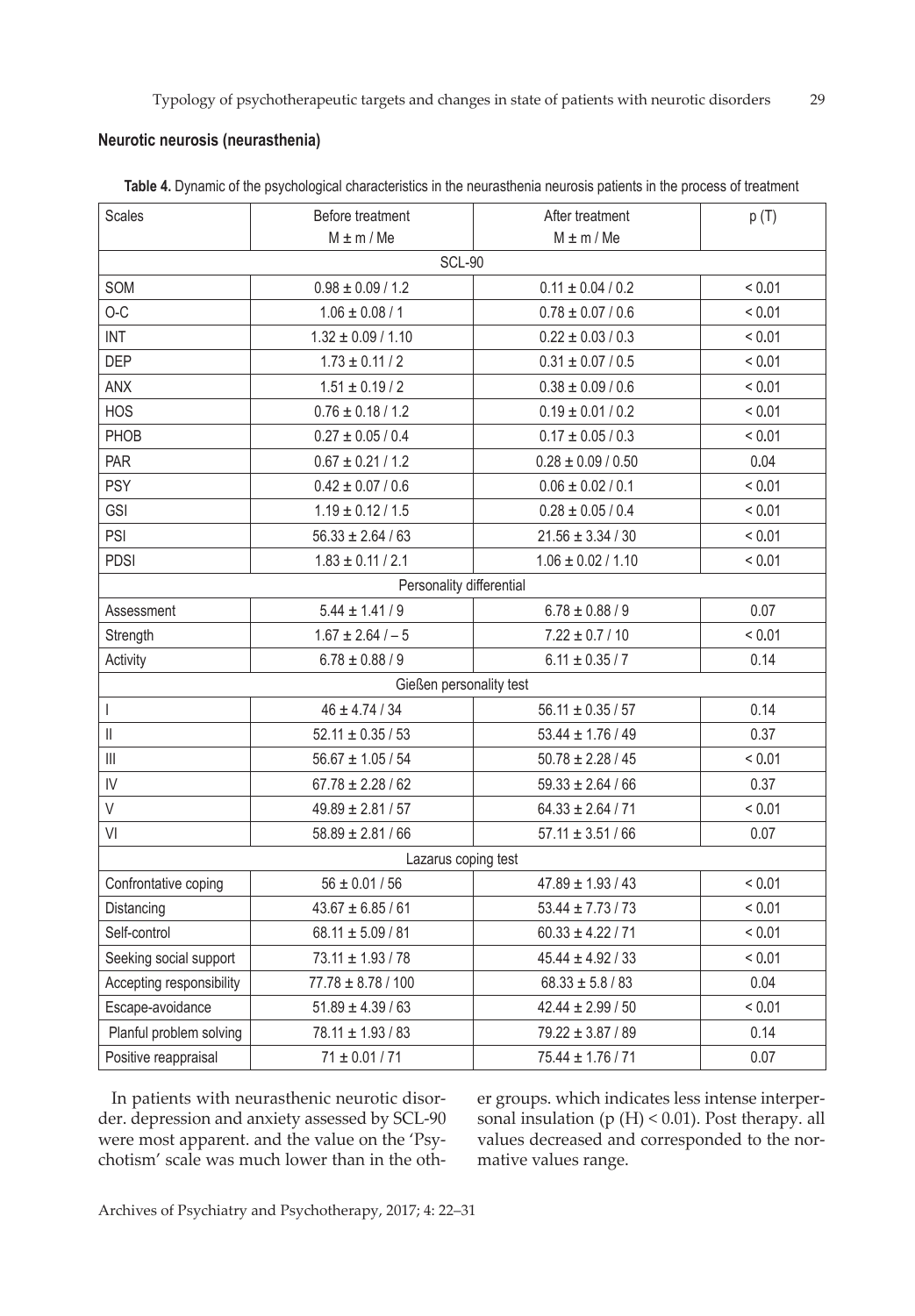According to the Personality differential test. patients in this group were characterized by moderate 'assessment' and 'activity' factors scoring (5.44 ± 1.41 / 9 and 6.78 ± 0.88 / 9 respectively). and very low values on the scale of 'force'  $(1.67 \pm 2.64 / -5)$ . which indicates a significant overestimation of personal capabilities combined with anxiety and asthenia. After a course of therapy. there was an increase in the 'strength' factor. which may indicate increasing confidence in volitional qualities and independence.

According to the the Gießen personality test. patients with a neurotic type were more apparently disposed to low mood and self-accusation in comparison with other groups ( $p(H) = 0.02$ ). They achieved higher values on the social abilities scale. which indicates greater social helplessness in comparison with the other groups (p (H) = 0.04) as well as higher propensity to dependence ( $p(H)$  < 0.01). After therapy. patients were less disposed to low mood. there was a reduction in excessive control. increased spontaneity in behavior ( $p(T)$  < 0.01). and a reduction in openness (р (Т) < 0.01).

According to the Lazarus coping test. problem-oriented coping and strategies aimed at changing emotional state are more actively used. After a course of therapy. the intensity of avoidance in coping strategies decreased ( $p(T) < 0.01$ ). there was a decrease of initially inflated values in self-control strategies. seeking social support and responsibility acceptance ( $p(T) = 0.01$ ) and an increase in the strategy of emotional distancing (p (T) < 0.01).

In patients with a neurasthenic type disorder. the following targets were more frequently used: 'emotional lability'. 'low mood'. ' stressful experiences'. 'self-regulation disorders'. 'difficulties in close relationships'. ' disadvantages of behavioral models'. 'emotional tension during the sessions'. 'urgent traumatic situation'. 'lack of psychological competence'. 'perfectionism'.

Thus. changes in personality questionnaires mostly indicate an improvement in patients' interpersonal functioning. while they concern specific factors of different types of neurotic disorders: inadequate self-esteem – in the hysterical type. determination and volitional quality – in the obsessive-phobic type. hyper-control and hyper-responsibility – in the neurasthenic type. These specific psychological indicators' trends should be taken into account in psychotherapeutic treatment.

While there are universal targets which are determined by objectives of personality-oriented (reconstructive) psychotherapy common to all neurotic disorders. there are differences in the focus of psychotherapeutic interventions associated with different types of neurotic disorders.

# **CONCLUSIONS**

The above typology of psychotherapeutic targets takes into account aspects of a variety of particular wordings and allows determining an algorithm of psychotherapeutic treatment and characteristics of the psychotherapeutic process. At the first stage of individual personality-oriented (reconstructive) psychotherapy. the main targets concerned the characteristics of psychotherapeutic relationships; at the second stage. the main targets concerned 'personality–situation– disease' causation and the domains of self-understanding and self-attitude; at the third stage. the problem-decisive and behavioral focus of interventions prevailed. These characteristics of the content of individual personality-oriented (reconstructive) psychotherapy were successful according to the positive trends of clinical. psychological and personal characteristics of patients.

A positive trend was observed in the course of individual personality-oriented (reconstructive) psychotherapy regarding symptomatic condition. personal characteristics and characteristics of protective and coping behavior in all patients with neurotic disorders – there was a significant decrease in subjective intensity of symptoms and their diversity. and of severity of distress; improvements in interactions with others and increase in behavioral adaptability; and finally. an improvement in self-esteem.

#### **REFERENCES**

- 1. Ababkov VA. Problemanauchnosti v psikhoterapii [The problem of scientific approach in psychotherapy]. Sankt-Peterburg; publisher: 1998. p. 76. (In Russian)
- 2. Kadzin A. Methodology. design. and evaluation in psychotherapy research. In: Bergin A. Garfield S (eds) Handbook of Psychotherapy and Behavior Change. New York: Wiley; 1994. pp. 19–71.